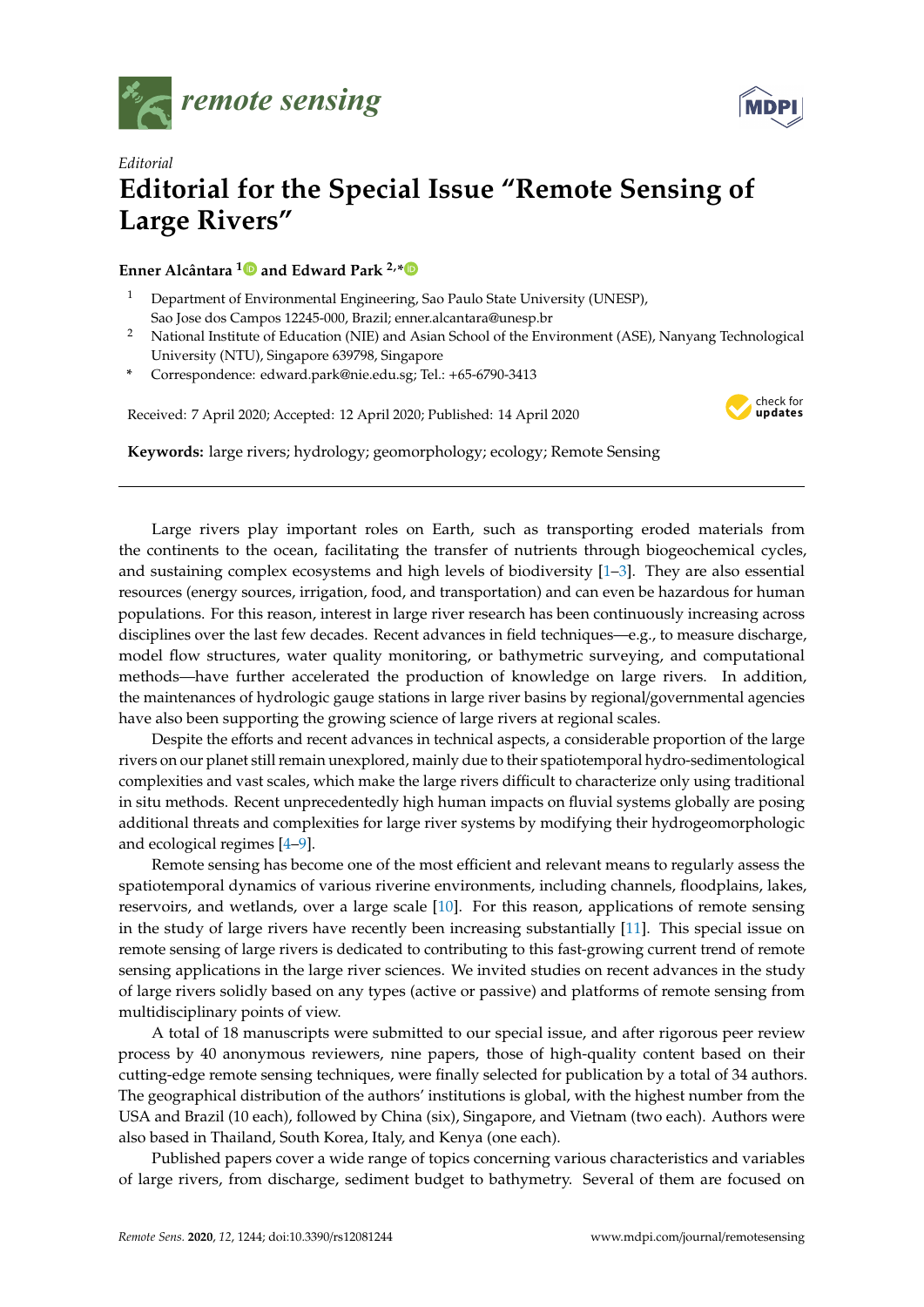methodological advancement through developing innovative approaches in studying the river systems. We, therefore, broadly divided the published papers into two groups: remote sensing-oriented methodological development, and case studies applying remote sensing to study river systems. Papers focused on methods are further organized into three sections based on topics: (1) methods concerning applications on water mass, such as discharge and water budget assessment [\[12](#page-3-2)[–14\]](#page-3-3); (2) methods concerning water quality, such as Total suspended solids (TSS) and pollutants [\[15](#page-3-4)[–17\]](#page-3-5); and (3) contributions in mapping bathymetry [\[18\]](#page-3-6). We published two application papers that used existing remote sensing techniques as a tool to better characterize large river systems, both in the Asian continent [\[19,](#page-3-7)[20\]](#page-3-8).

A paper contributed by Sichangi et al. [\[12\]](#page-3-2) presents a novel approach of combined river width (from Moderate Resolution Imaging Spectroradiometer (MODIS) data), water level variability (from radar altimetry), channel slope, and estimated velocity through hydraulic geometry [\[21\]](#page-3-9), which was then validated through two virtual stations along the Yangtze River with reasonable accuracy. Although there is a growing body of applications, estimating discharge solely from optical remote sensing is still nascent, and hence the presented work has the potential to be applied worldwide. Another paper in this issue [\[13\]](#page-3-10) combined ensemble learning regression to estimate discharge with satellite radar altimetry. Here, multi-mission altimetry showed the premise to overcome the spatial limitation of the gauge station series, by having several virtual stations in the river longitudinally. They validated the new method in the Mekong River, a morphologically complex, and the largest, river in Southeast Asia.

Surface water storage (SWS) is crucial in large rivers because it largely controls hydrophysical and ecological processes in the floodplain. In the case of the Amazon River, seasonal storage of water and sediment is estimated to be around 250 km $^3$ /year [\[22\]](#page-3-11) and 80 million tons/year [\[23\]](#page-3-12), respectively, along the lower reach. In this special issue, a contribution by Melo and Getirana [\[14\]](#page-3-3) presented a new approach combining Gravity Recovery and Climate Experiment (GRACE) and radar altimetry to measure surface water budget in the Amazon Basin. Although radar altimetry has been widely used in the Amazon to estimate SWS by measuring water level at high accuracy [\[24](#page-3-13)[,25\]](#page-3-14), it can only measure widely-spaced points along tracks, hence not offering spatially distributed information. For the first time, the radar altimetry has been demonstrated to reproduce GRACE-based SWS, which can be used for filling inter-mission gaps of GRACE.

The total suspended matter (SPM) in a river and reservoir primarily controls the underwater light fields affecting the aquatic photosynthesis. A paper contributed by Bernardo et al. [\[15\]](#page-3-4) developed a new bio-optical model based on a semi-analytical scheme to estimate the SPM in an optically complex water body (where Chl*-a*-driven turbidity is high) in the dam cascade in Brazil. Their results were validated with high accuracy, showing strong promise for application in other optically complex inland waters.

Another study in our special issue [\[17\]](#page-3-5) developed a semi-automated model to detect water pollution from static optical remote sensing images by systematically detecting outlier signatures from the image. They demonstrated the model performance using case studies throughout different settings of large rivers, through successfully detecting water-related hazards such as pollution/landslides, or oil spills. Sharing a similar objective to monitor contaminants in rivers, Legleiter et al. [\[16\]](#page-3-15) showed experimental results characterizing dispersion patterns of trace dye in a river using an unmanned aerial vehicle (UAV). One of their key findings is the demonstration of applicability to monitoring dyes of different levels of concentration and water turbidity, which extends the applicability over rivers with different water types.

Remote sensing of river bathymetry is a rapidly growing field that offers a faster and more continuous measurement, compared to conventional methods [\[26\]](#page-3-16). The quality of the bathymetry driven by the spectral imaging method, however, is largely subject to water turbidity that obstructs the electromagnetic radiation [\[27\]](#page-3-17), hence is limited to relatively shallow waters. In the paper contributed by Legleiter et al. [\[18\]](#page-3-6), multi-beam echosounder and hyperspectral imagery were integrated to show the maximum depth detectable based on spectral images. They showed field-validation results at high accuracy, while highlighting the needs of remote sensing data calibration over a broad range of depths.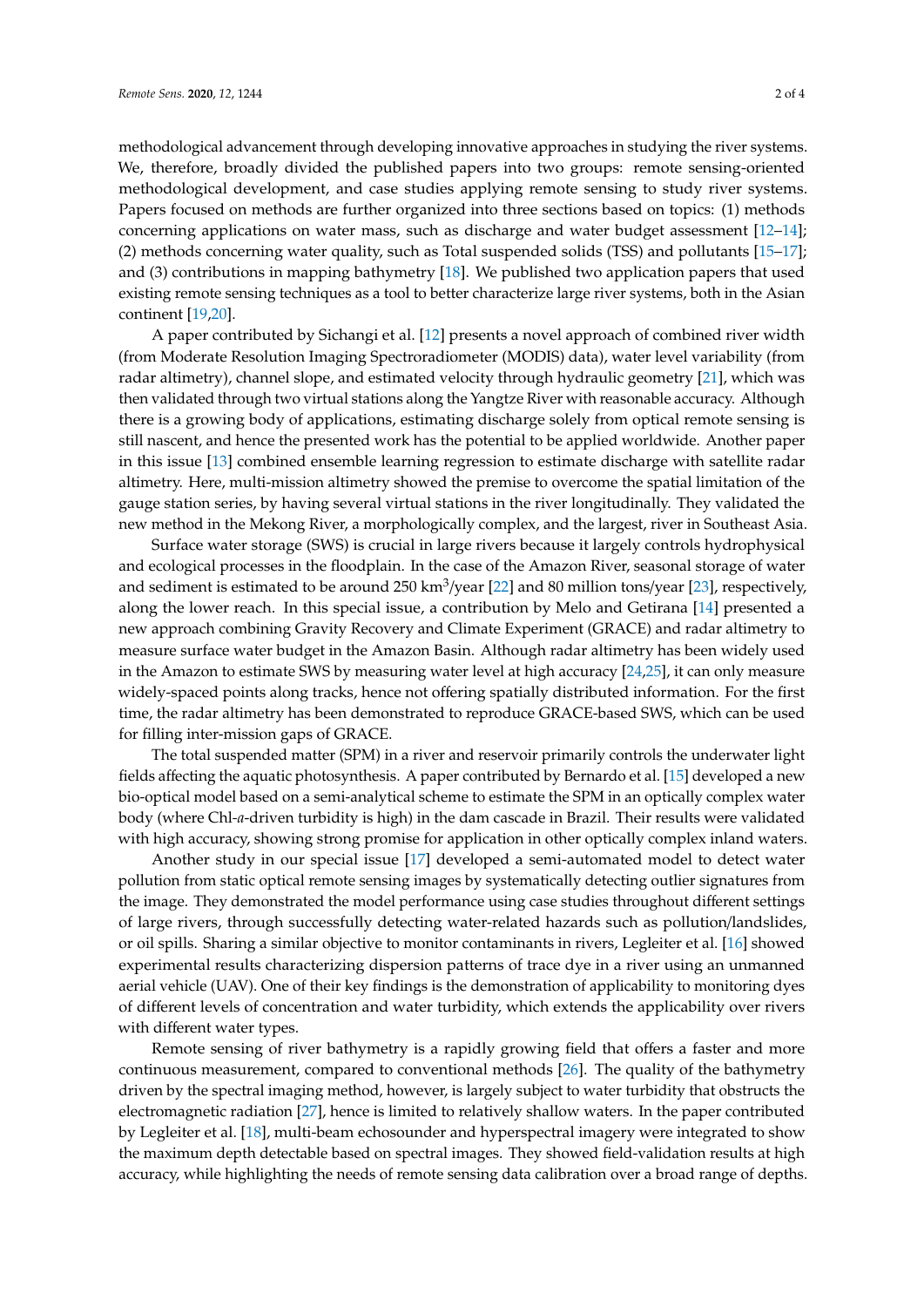The last two contributions in our special issues are application papers where they extensively utilized existing remote sensing methods to advance the understanding of fluvial geomorphology and basin-scale water resources issues. The first paper, by Wang et al. [\[20\]](#page-3-8), investigated the morphodynamics of a sandy bar in the middle Yangtze River by means of bar sediment budget, particularly in response to an episodic flood event. Their major finding was that extreme events are responsible for major reorganization of the channel geometry, and also during these events, bars become the source of sediment (rather than the sink). They also discuss potential hydro-sedimentologic regime disruption from the Three Gorges Dam.

Another paper, by Yang et al. [\[19\]](#page-3-7), conducted a large-scale spatiotemporal analysis of lakes in the Hindu Kush-Himalaya-Tibetan (HKHT) region, which is the source region for many large Asian rivers, based on over 40 years of Landsat data. Their analysis revealed dramatic sub-regional surface lake dynamic patterns across the HKHT, which are driven mainly by climate change (especially precipitation) and associated glacier melting. We hope that their findings could have implications for dealing with water-related hazards, controlling glacial outburst floods, and securing water resources in the HKHT region, where the largest Asian rivers are born.

We are grateful to authors for contributing their cutting-edge research to our special issue. We also appreciate the 40 reviewers who selflessly offered rigorous and timely reviews. Without them, our special issue on remote sensing of large rivers would not have been successful. Finally, we would like to thank the editorial manager Ivana Liu, and the MDPI editorial team, for providing huge supports to the guest editors so that we could handle each manuscript efficiently.

Although there is much work to be done on the topic of this special issue, we truly hope that the papers published here can help research communities to better understand complex large river systems around the world, and also inspire them to continue to develop new remote sensing methods.

**Author Contributions:** The guest editors contributed equally to all aspects of this editorial. All authors have read and agreed to the published version of the manuscript.

**Acknowledgments:** The guest editors would like to thank the authors who contributed to this Special Issue and to the reviewers who dedicate their time for providing the authors with valuable and constructive recommendations.

**Conflicts of Interest:** The guest editors declare no conflict of interest.

## **References**

- <span id="page-2-0"></span>1. Gupta, A. *Large Rivers: Geomorphology and Management*; John Wiley & Sons: Chichester, UK; Hoboken, NJ, USA, 2007.
- 2. Latrubesse, E.M.; Stevaux, J.C.; Sinha, R. Tropical rivers. *Geomorphology* **2005**, *70*, 187–206. [\[CrossRef\]](http://dx.doi.org/10.1016/j.geomorph.2005.02.005)
- <span id="page-2-1"></span>3. Junk, W. The flood pulse concept of large rivers: Learning from the tropics. *Large Rivers* **1999**, *11*, 261–280.
- <span id="page-2-2"></span>4. Park, E.; Loc, H.H.; Dung, T.D.; Yang, X.; Alcantara, E.; Merino, E.; Son, V.H. Dramatic decrease of flood frequency in the Mekong Delta due to river-bed mining and dyke construction. *Sci. Total Environ.* **2020**, *723*, 138066. [\[CrossRef\]](http://dx.doi.org/10.1016/j.scitotenv.2020.138066) [\[PubMed\]](http://www.ncbi.nlm.nih.gov/pubmed/32224398)
- 5. Guo, H.; Hu, Q.; Zhang, Q.; Feng, S. Effects of the three gorges dam on Yangtze river flow and river interaction with Poyang Lake, China: 2003–2008. *J. Hydrol.* **2012**, *416*, 19–27. [\[CrossRef\]](http://dx.doi.org/10.1016/j.jhydrol.2011.11.027)
- 6. Coe, M.T.; Costa, M.H.; Soares-Filho, B.S. The influence of historical and potential future deforestation on the stream flow of the Amazon River–Land surface processes and atmospheric feedbacks. *J. Hydrol.* **2009**, *369*, 165–174. [\[CrossRef\]](http://dx.doi.org/10.1016/j.jhydrol.2009.02.043)
- 7. Christensen, N.S.; Wood, A.W.; Voisin, N.; Lettenmaier, D.P.; Palmer, R.N. The effects of climate change on the hydrology and water resources of the Colorado River basin. *Clim. Change* **2004**, *62*, 337–363. [\[CrossRef\]](http://dx.doi.org/10.1023/B:CLIM.0000013684.13621.1f)
- 8. Pinter, N.; Jemberie, A.A.; Remo, J.W.; Heine, R.A.; Ickes, B.S. Cumulative impacts of river engineering, Mississippi and Lower Missouri rivers. *River Res. Appl.* **2010**, *26*, 546–571. [\[CrossRef\]](http://dx.doi.org/10.1002/rra.1269)
- <span id="page-2-3"></span>9. Winemiller, K.O.; McIntyre, P.B.; Castello, L.; Fluet-Chouinard, E.; Giarrizzo, T.; Nam, S.; Baird, I.G.; Darwall, W.; Lujan, N.K.; Stiassny, M.L.J.; et al. Balancing hydropower and biodiversity in the Amazon, Congo, and Mekong. *Science* **2016**, *351*, 128–129. [\[CrossRef\]](http://dx.doi.org/10.1126/science.aac7082)